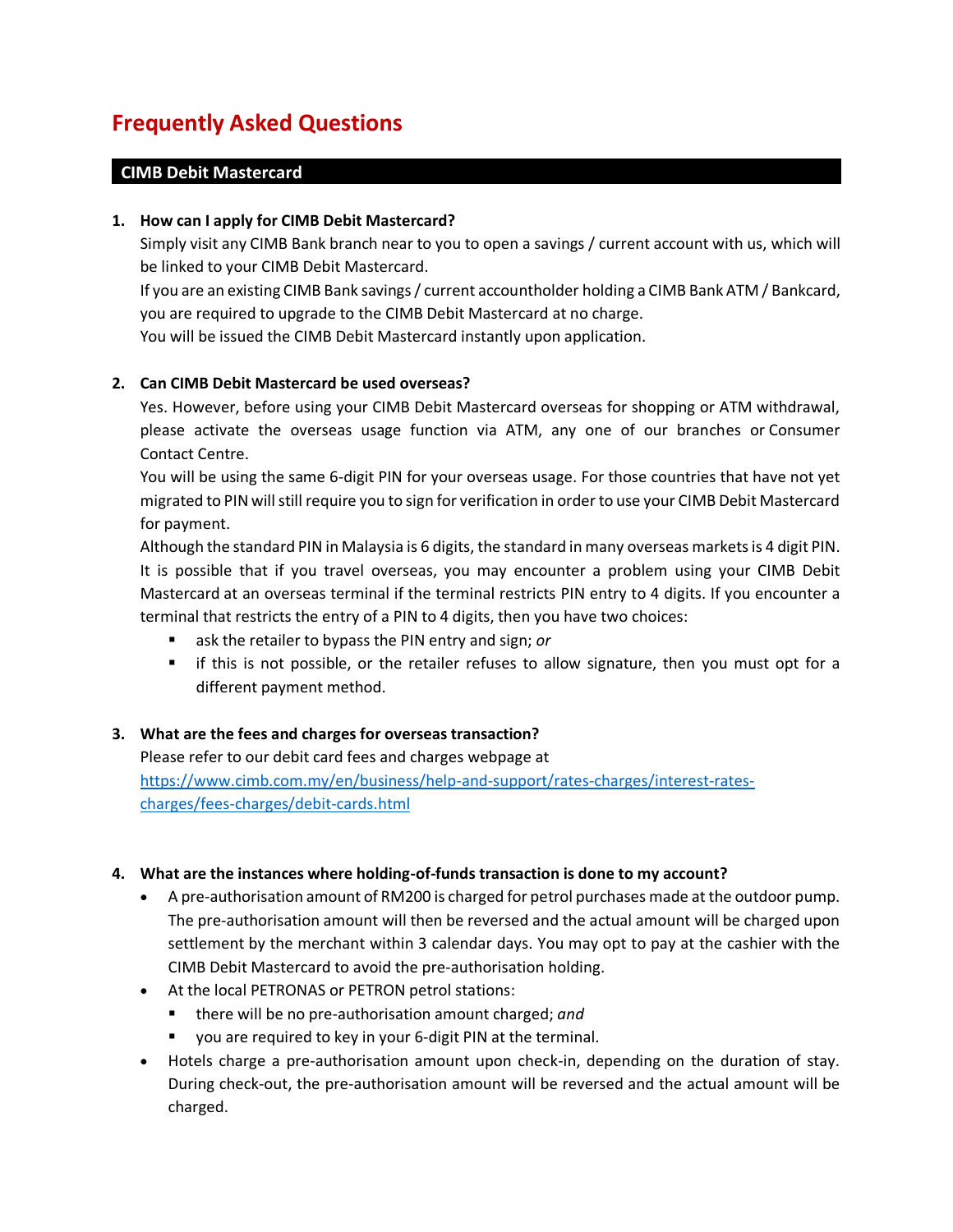## **5. What is my daily purchase limit?**

The CIMB Debit Mastercard is enabled with a default daily purchase limit of RM10,000 (Mass\*) and RM20,000 (Prime/Preferred). You may change this limit in multiples of RM1,000 at any CIMB ATMs or via CIMB Clicks.

*(\*Note: Mass segment is inclusive of CIMB Debit Mastercard issued to YOUth accountholders aged 18 – 23 years. The default daily purchase limit for YOUth accountholders aged 12-17 years is RM200.)*

## **6. What security features does the CIMB Debit Mastercard possess?**

- Secure Chip and PIN technology protects your account details and money.
- SMS alerts are sent to your mobile phone at no extra cost to you to the registered mobile phone number with the Bank whenever a purchase amount of at least RM1,000 is made on your CIMB Debit Mastercard.
- One-Time Password (OTP) Authentication Code is sent via SMS to verify purchases made online at participating 3D Secure merchants.

## **7. Why is my purchase declined?**

- There is insufficient funds in your savings/current account that is linked to the CIMB Debit Mastercard. You will need to top up funds in your account.
- There is insufficient funds due to pre-authorisation holding amount at petrol station or hotels. You will need to top up funds in your account.
- Your purchase amount exceeds your chosen daily spending limit. You can opt to change your spending limit either via CIMB ATM or CIMB Clicks.
- The Point-of-Sale function on your CIMB Debit Mastercard is disabled. To activate this function, you can do it via CIMB ATM or any CIMB branches nationwide.
- The non-3D secure online transactions, mail order or telephone order transactions (CNP: Card-Not-Present) on your CIMB Debit Mastercard may be disabled. You can call us at +603 6204 7788 (local or overseas) to opt-in.
- If your transactions are declined overseas, you may not have activated the Overseas Flag. To activate this function, you can do it via CIMB ATM, CIMB Clicks, any CIMB branches nationwide or call us at +603 6204 7788.

## **8. Why is the posting date in my transaction history/statement different from the actual date of the transaction/purchase?**

Transaction/purchase date refers to the date when a purchase or transaction is made.

Posting date refers to the date where the transaction is debited from your account upon settlement made by merchant.

As merchants may make the settlement a few days after the date of the transaction, hence the posting date may be different from the transaction date.

## **9. Can I use my CIMB Debit Mastercard for Contactless retail payment / transaction?**

Your CIMB Debit Mastercard is enabled with contactless feature. Whenever you see the Mastercard or MyDebit contactless logo at the Retailer or Merchant's Point of Sales terminals, you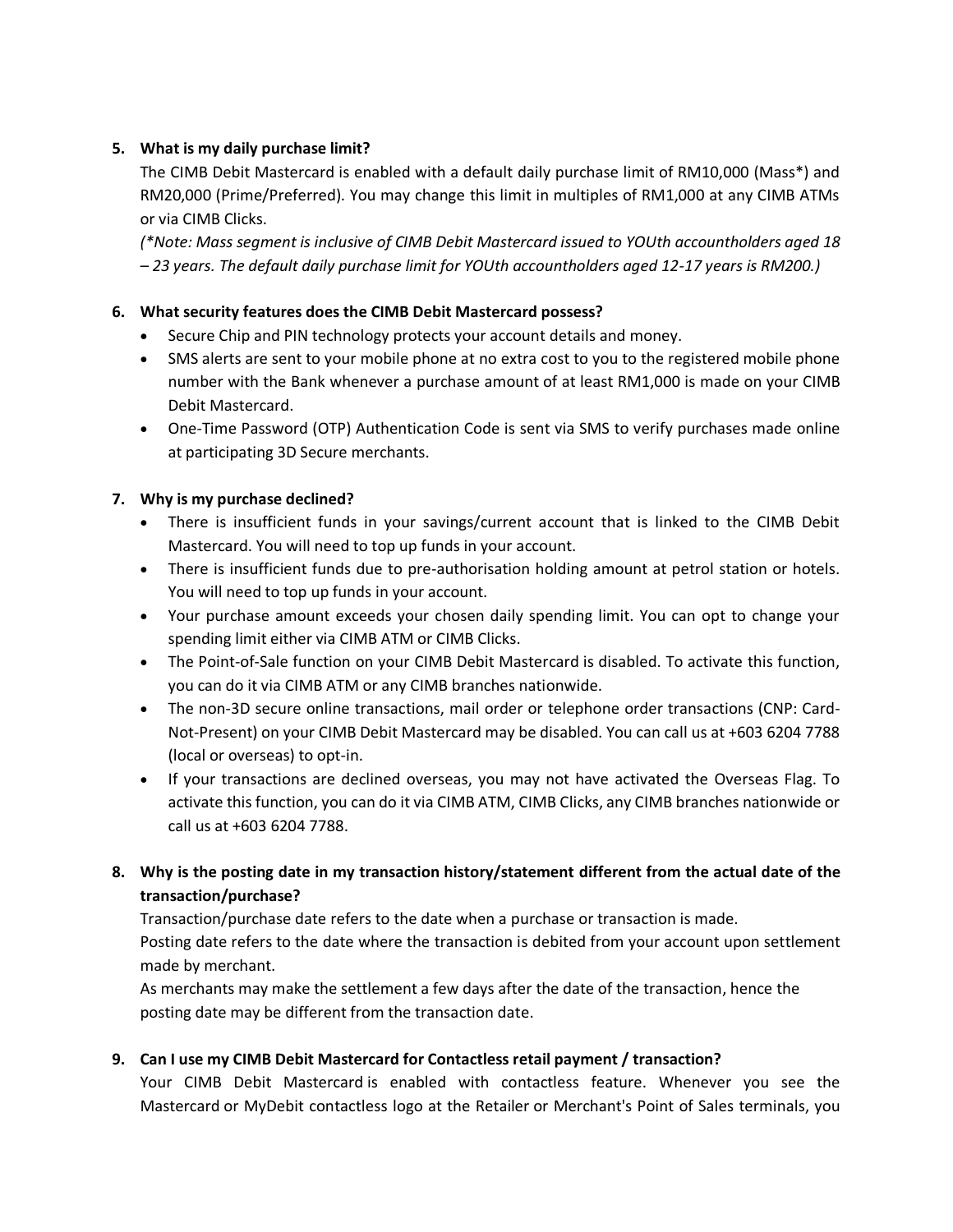can tap your card on the contactless reader. For retail transactions below RM250, your PIN or signature is not required.

#### **10. How can I use my CIMB Debit Card for Contactless retail payment / transaction?**

- The Retailer or Merchant's Point of Sales terminals must be able to accept Mastercard or MyDebit contactless payment.
- Your CIMB Debit Mastercard has to be waved within 4cm or tapped at the contactless card reader and the Merchant must have first entered the transaction amount for you to approve.
- Even if your CIMB Debit Mastercard is accidentally tapped more than once, you will only get billed once for the transaction.
- If you hold your card up to a reader and you have any other contactless payment cards nearby, the reader might detect more than one card and will not complete the payment. You will need to perform the transaction again. Please ensure you only use the intended card from your wallet and have it tapped at the reader.

#### **11. Is the Contactless payment / transaction method on my CIMB Debit Mastercard safe?**

Safeguards are in place to prevent unauthorised use of the intercepted card security details. Each contactless transaction includes a unique code that changes with each purchase, which can only be used once and can only be generated by the chip in your original contactless card, hence, this prevents a counterfeit card from being produced from the intercepted card security details.

#### **12. Can I reduce the Contactless transaction total daily limit on my CIMB Debit Mastercard?**

You can reduce the Contactless transaction total daily limit on your CIMB Debit Mastercard via any of our ATMs.

#### **13. Can I disable the Contactless payment / transaction method on my CIMB Debit Mastercard?**

If you wish to disable the Contactless payment / transaction method on your CIMB Debit Mastercard, you can disable it at any of our ATMs or you can call us at +603 6204 7788 (local or overseas).

#### **14. What should I do if my CIMB Debit Mastercard is lost or stolen?**

Please call us at +603 6204 7788 (local or overseas) or visit any CIMB Bank branch to make a report immediately after finding out that your CIMB Debit Mastercard is lost or stolen.

#### **15. What is my liability as a CIMB Debit Mastercard cardholder?**

You will be liable for PIN-based unauthorised transactions if you have:

- **acted fraudulently;**
- delayed in notifying us as soon as reasonable practicable after having discovered the loss or unauthorised use of your CIMB Debit Mastercard;
- voluntarily disclosed your PIN to another person; *or*
- recorded your PIN on the CIMB Debit Mastercard; or on anything kept in close proximity with your CIMB Debit Mastercard.

You will be liable for unauthorised transactions which require signature verification or with contactless card, if you have: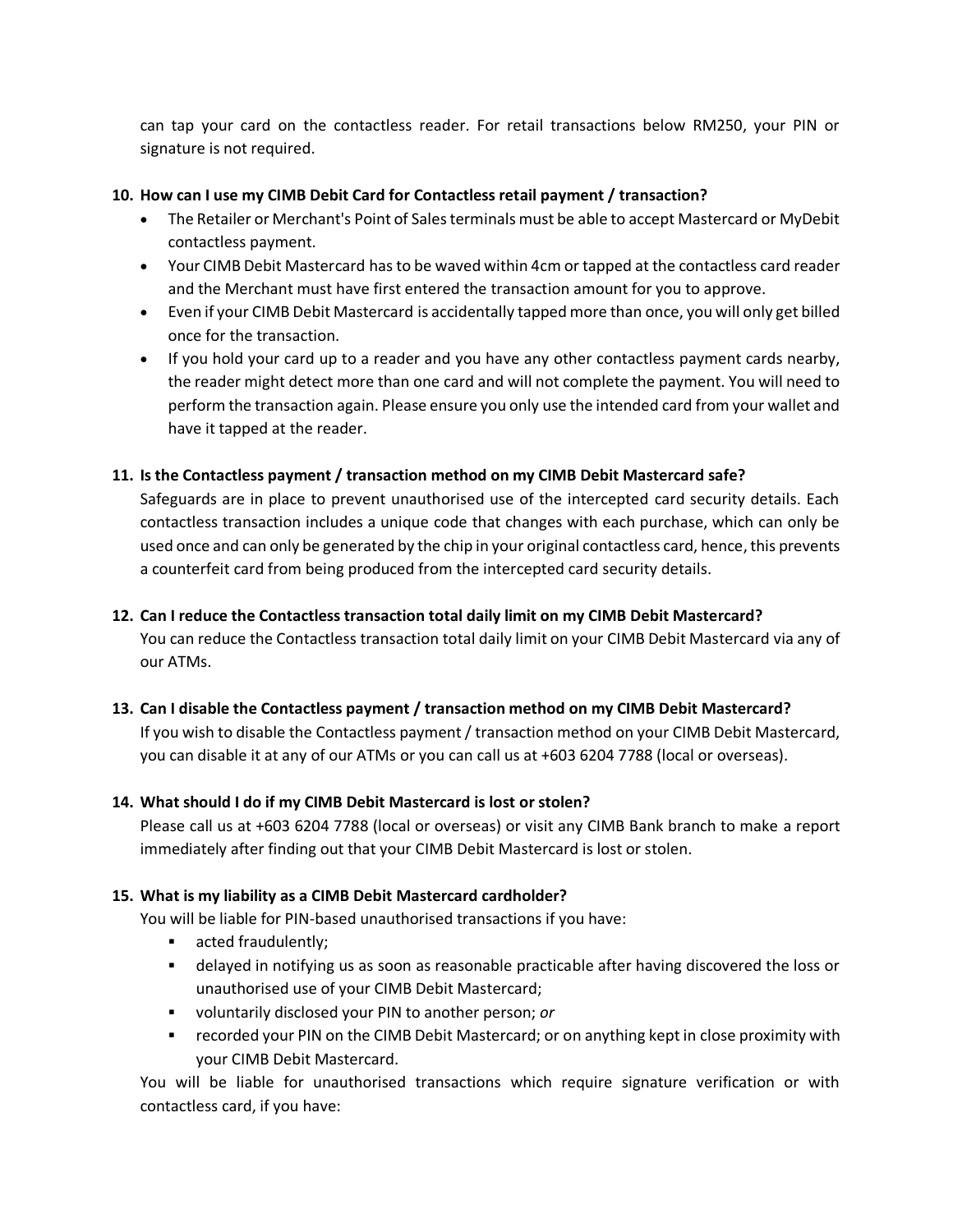- **acted fraudulently;**
- delayed in notifying us as soon as reasonable practicable after having discovered the loss or unauthorised use of your CIMB Debit Mastercard;
- **-** left your CIMB Debit Mastercard or an item containing your CIMB Debit Mastercard, unattended in places visible and accessible to others; *or*
- voluntarily allowed another person to use your CIMB Debit Mastercard.

#### **16. How do I check the refund status for my transactions?**

You may check your refund status from your account history or statement. For refunds, the transaction description will appear as "AUTOPAY CR DC RF". Refund will be credited to your account within 14 days after the refund request has been approved.

## **17. Why is the refunded amount for overseas transaction different from the amount that was debited for the purchase/transaction?**

The refund amount for overseas transaction may be different due to difference in the currency conversion rate during the date the transaction was posted.

#### **CIMB Debit Mastercard Renewal**

#### **18. When should I renew my CIMB Debit Mastercard?**

You may renew your CIMB Debit Mastercard three (3) months before it expires.

#### **19. Can I renew my CIMB Debit Mastercard after it expired?**

Yes, you can renew your CIMB Debit Mastercard after it expired. However, to avoid any usage disruption such as ATM cash withdrawal, please renew before it expires.

#### **20. Will there be any fee to renew my CIMB Debit Mastercard?**

No fees will be charged.

# **21. If my CIMB Debit Mastercard expires, will I be able to perform ATM cash withdrawal or any transaction?**

No, you will experience usage disruption once your CIMB Debit Mastercard is expired. Please visit our nearest branch to renew your CIMB Debit Mastercard.

**22. If my CIMB Debit Mastercard expires, can I still login to CIMB Clicks and perform transaction(s)?** Yes, you can still login to CIMB Clicks and perform transaction(s). However, we strongly encouraged you to visit your nearest CIMB branch to renew your CIMB Debit Mastercard.

#### **23. How do I renew my CIMB Debit Mastercard?**

Visit your nearest CIMB Bank branch to renew your CIMB Debit Mastercard.